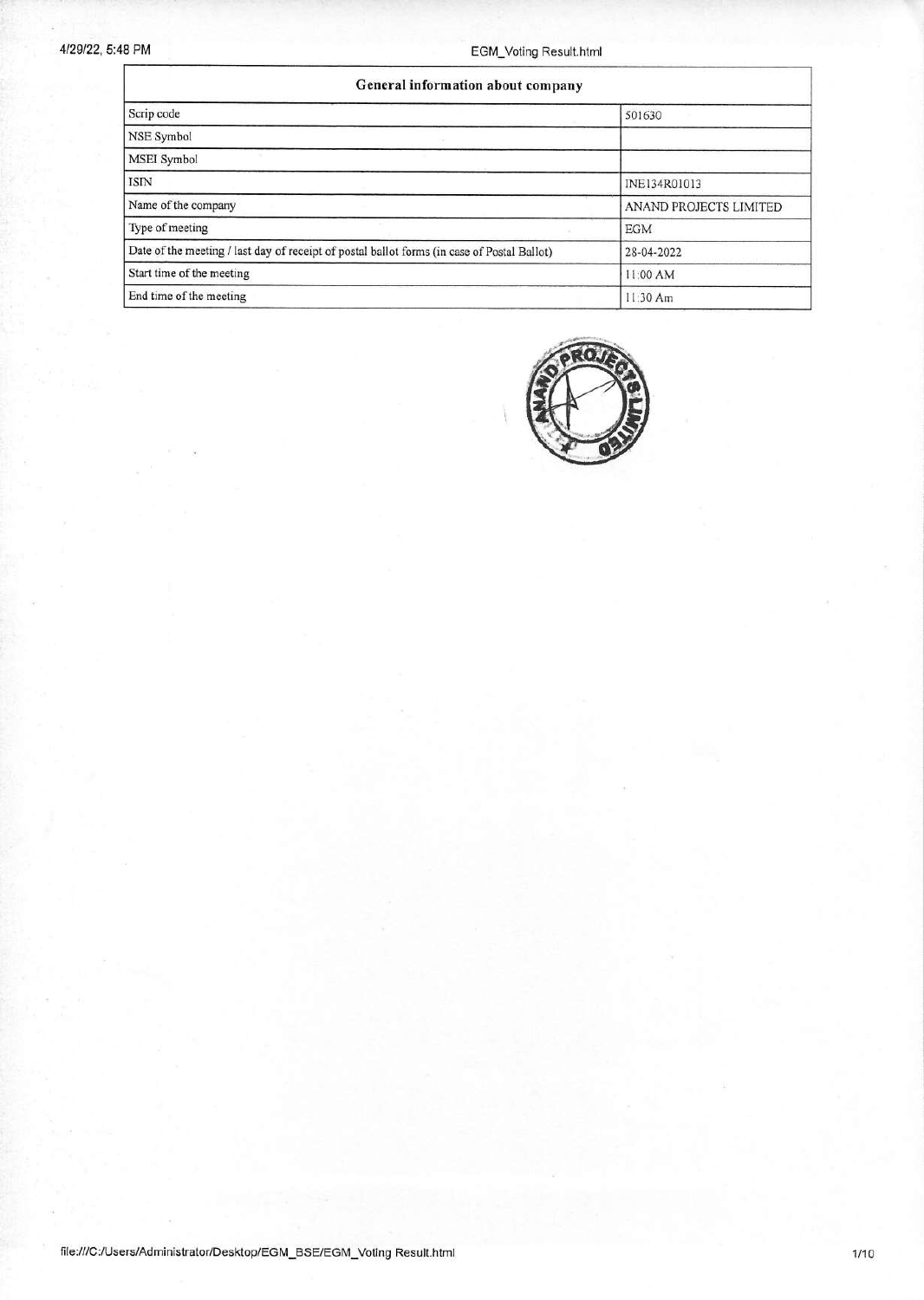| <b>Scrutinizer Details</b>                |                    |  |  |  |  |
|-------------------------------------------|--------------------|--|--|--|--|
| Name of the Scrutinizer                   | <b>AMIT KANSAL</b> |  |  |  |  |
| Firms Name                                | <b>AMIT KANSAL</b> |  |  |  |  |
| Qualification                             | CS                 |  |  |  |  |
| Membership Number                         | 8914               |  |  |  |  |
| Date of Board Meeting in which appointed  | 30-03-2022         |  |  |  |  |
| Date of Issuance of Report to the company | 29-04-2022         |  |  |  |  |

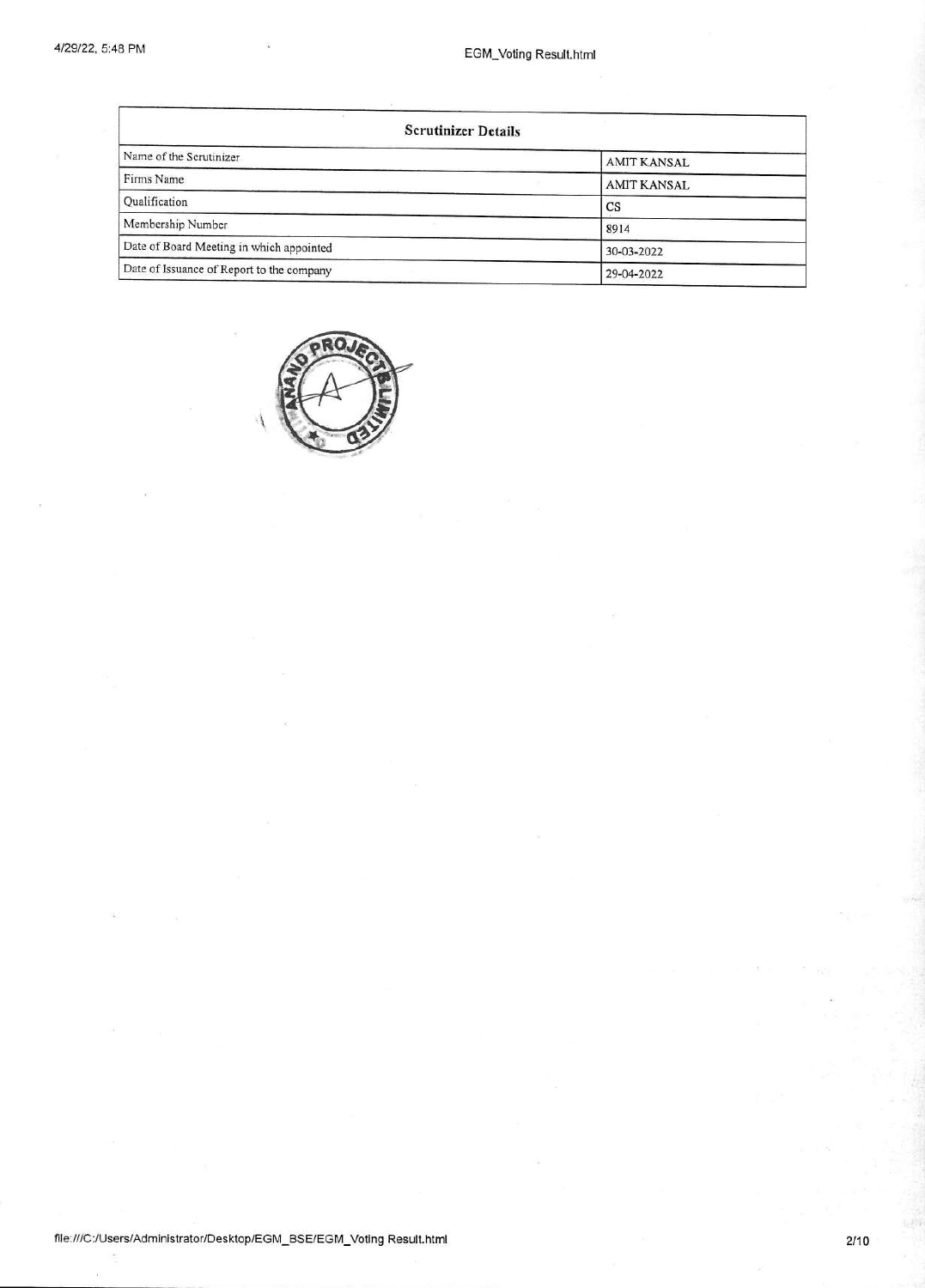| <b>Voting results</b>                                                        |            |  |  |  |  |
|------------------------------------------------------------------------------|------------|--|--|--|--|
| Record date                                                                  | 15-04-2022 |  |  |  |  |
| Total number of shareholders on record date                                  | 164        |  |  |  |  |
| No. of shareholders present in the meeting either in person or through proxy |            |  |  |  |  |
| a) Promoters and Promoter group                                              |            |  |  |  |  |
| b) Public                                                                    | 19         |  |  |  |  |
| No. of shareholders attended the meeting through video conferencing          |            |  |  |  |  |
| a) Promoters and Promoter group                                              | 0          |  |  |  |  |
| b) Public                                                                    |            |  |  |  |  |
| No. of resolution passed in the meeting                                      |            |  |  |  |  |
| Disclosure of notes on voting results                                        |            |  |  |  |  |



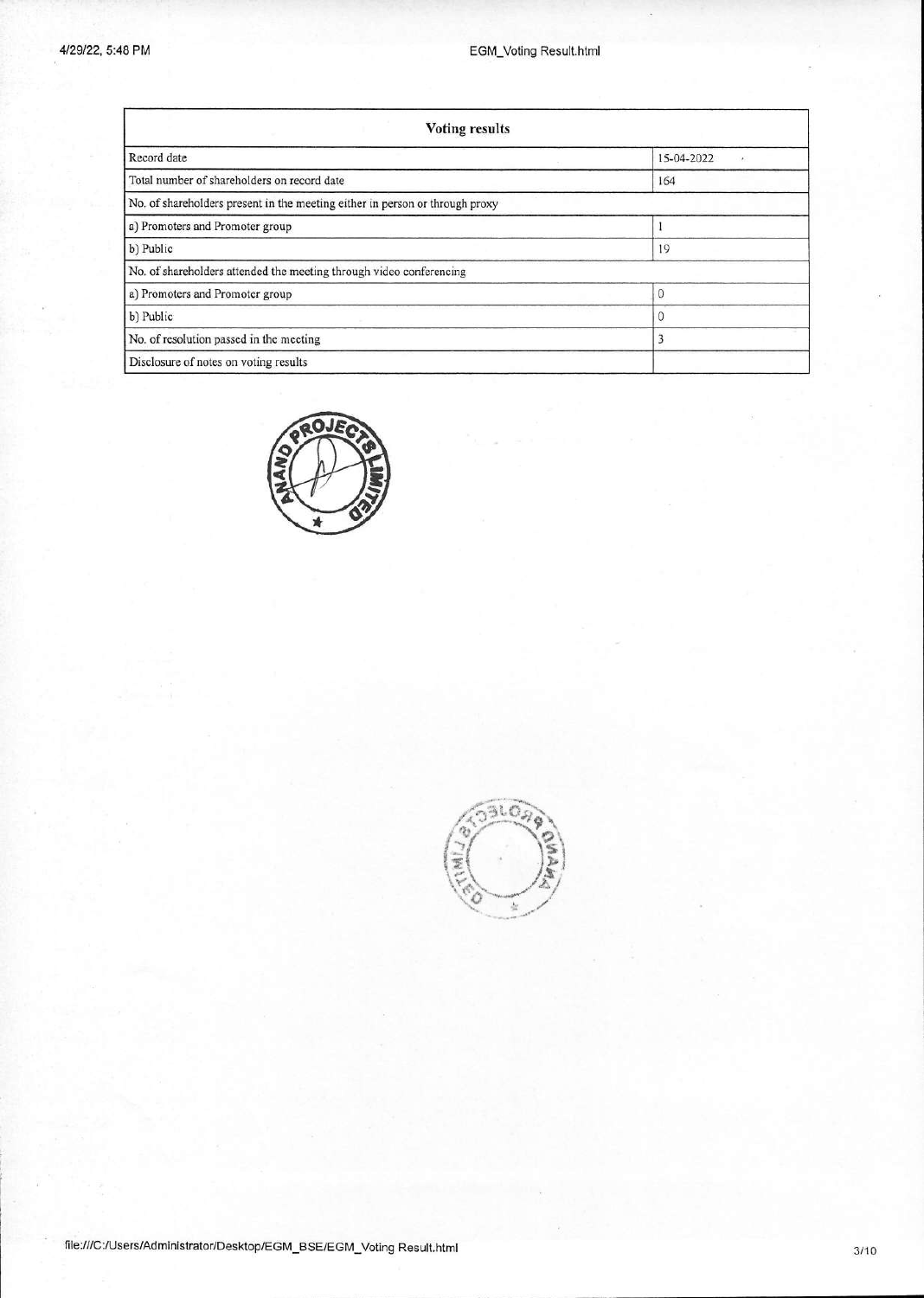|                                                                             |                                     |                                                                                                          |                           | Resolution(1)                                 |                                    |                                |                                            |                                          |
|-----------------------------------------------------------------------------|-------------------------------------|----------------------------------------------------------------------------------------------------------|---------------------------|-----------------------------------------------|------------------------------------|--------------------------------|--------------------------------------------|------------------------------------------|
| Resolution required: (Ordinary / Special)                                   |                                     |                                                                                                          | Special                   |                                               |                                    |                                |                                            |                                          |
| Whether promoter/promoter group are interested in<br>the agenda/resolution? |                                     | No                                                                                                       |                           |                                               |                                    |                                |                                            |                                          |
| Description of resolution considered                                        |                                     | Consent of the Company under Section 180(1)(a) of the Companies Act, 2013 and<br>Rules made there under. |                           |                                               |                                    |                                |                                            |                                          |
| Category                                                                    | Mode of<br>voting                   | No. of<br>shares<br>held                                                                                 | No. of<br>votes<br>polled | % of Votes polled<br>on outstanding<br>shares | No. of<br>$votes - in$<br>favour   | No. of<br>$votes -$<br>against | % of votes in<br>favour on votes<br>polled | % of Votes<br>against on votes<br>polled |
|                                                                             |                                     | (1)                                                                                                      | (2)                       | $(3)=[(2)/(1)]*100$                           | (4)                                | (5)                            | $(6)=[(4)/(2)]*100$                        | $(7)=[(5)/(2)]*100$                      |
|                                                                             | E-Voting                            |                                                                                                          | 700416                    | 100                                           | 700416                             | $\mathbf{0}$                   | 100                                        | 0                                        |
|                                                                             | Poll                                |                                                                                                          |                           |                                               |                                    |                                |                                            |                                          |
| Promoter and<br>Promoter<br>Group                                           | Postal Ballot<br>(i)<br>applicable) | 700416                                                                                                   |                           |                                               |                                    |                                |                                            |                                          |
|                                                                             | Total                               | 700416                                                                                                   | 700416                    | 100                                           | 700416                             | $\mathbf{0}$                   | 100                                        | $\mathbf{0}$                             |
|                                                                             | E-Voting                            |                                                                                                          | $\Omega$                  | $\mathbf{0}$                                  | $\overline{0}$                     | $\overline{0}$                 | $\overline{0}$<br>s.                       | $\mathbf{0}$                             |
| Public-<br>Institutions                                                     | Poll                                | 4620                                                                                                     | $\Omega$                  | $\theta$                                      | $\mathbf 0$                        | $\overline{0}$                 | Ιš<br>$\mathbf{0}$                         | $\mathbf{0}$                             |
|                                                                             | Postal Ballot<br>(i)<br>applicable) |                                                                                                          | $\mathbf 0$               | $\mathbf{0}$                                  | $\theta$                           | 0                              | $-12$<br>$\mathbf{0}$                      | $\mathbf{0}$                             |
|                                                                             | Total                               | 4620                                                                                                     | $\overline{0}$            | $\Omega$                                      | $\Omega$                           | $\mathbf 0$                    | $\Omega$                                   | $\Omega$                                 |
|                                                                             | E-Voting                            |                                                                                                          | 45980                     | 20.0564                                       | 45978                              | $\overline{\mathbf{2}}$        | 99.9957                                    | 0.0043                                   |
|                                                                             | Poll                                |                                                                                                          | 0                         | $\mathbf{0}$                                  | $\mathbf{0}$                       | $\overline{0}$                 | $\mathbf{0}$                               | $\mathbf{0}$                             |
| Public-Non<br>Institutions                                                  | Postal Ballot<br>(i)<br>applicable) | 229254                                                                                                   | $\mathbf{0}$              | $\mathbf{0}$                                  | $\mathbf{0}$                       | $\mathbf 0$                    | $\theta$                                   | $\mathbf{0}$                             |
|                                                                             | Total                               | 229254                                                                                                   | 45980                     | 20.0564                                       | 45978                              | $\overline{\mathbf{c}}$        | 99.9957                                    | 0.0043                                   |
|                                                                             | Total                               | 934290                                                                                                   | 746396                    | 79.8891                                       | 746394                             | $\overline{2}$                 | 99.9997                                    | 0.0003                                   |
|                                                                             |                                     |                                                                                                          |                           |                                               | Whether resolution is Pass or Not. |                                | Yes                                        |                                          |
|                                                                             |                                     |                                                                                                          |                           |                                               | Disclosure of notes on resolution  |                                |                                            |                                          |

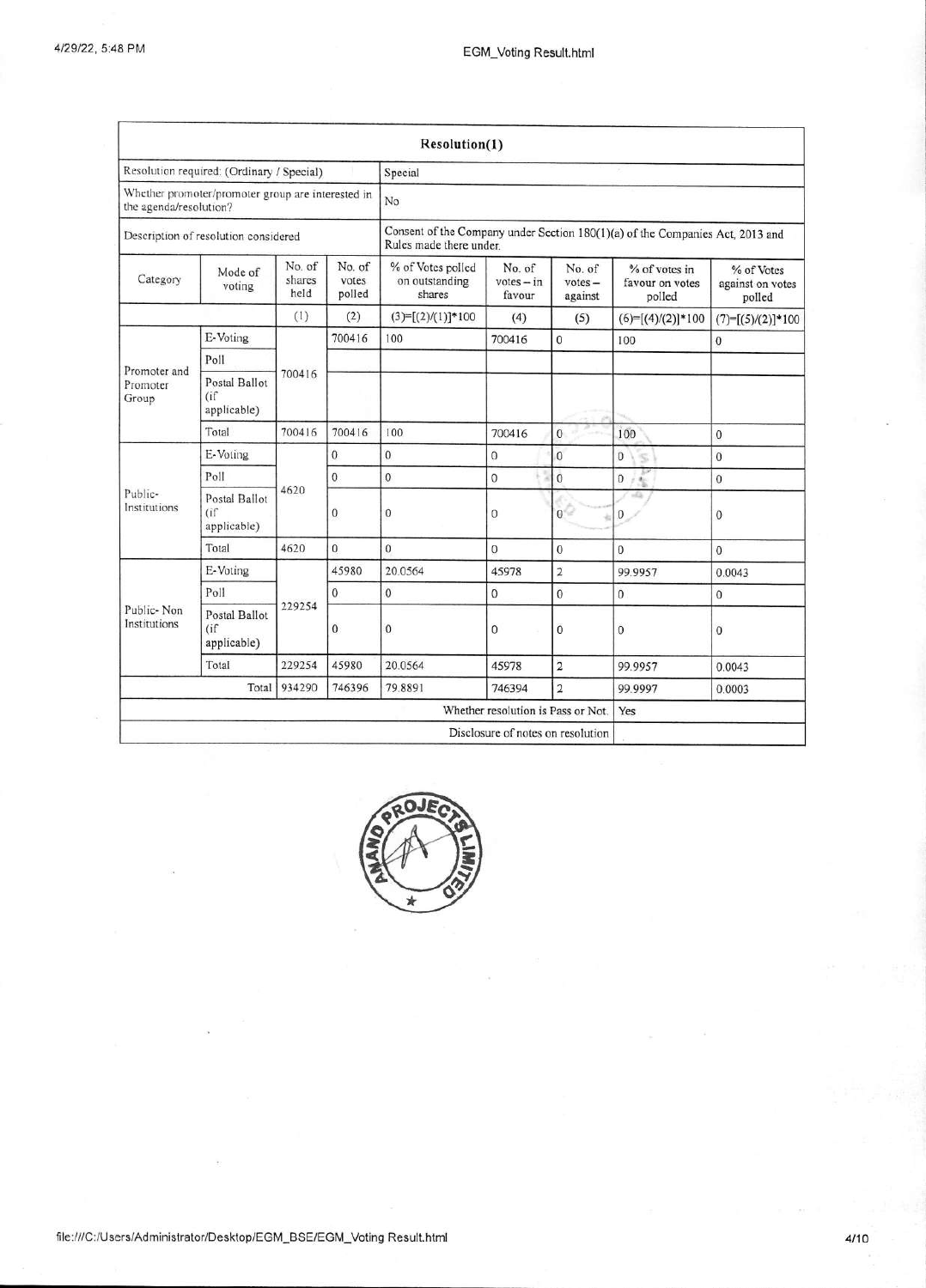## 4/29/22, 5:48 **PM** EGM\_Voting Result.html

| <b>Details of Invalid Votes</b> |              |  |  |  |
|---------------------------------|--------------|--|--|--|
| Category                        | No. of Votes |  |  |  |
| Promoter and Promoter Group     |              |  |  |  |
| <b>Public Insitutions</b>       |              |  |  |  |
| Public - Non Insitutions        |              |  |  |  |



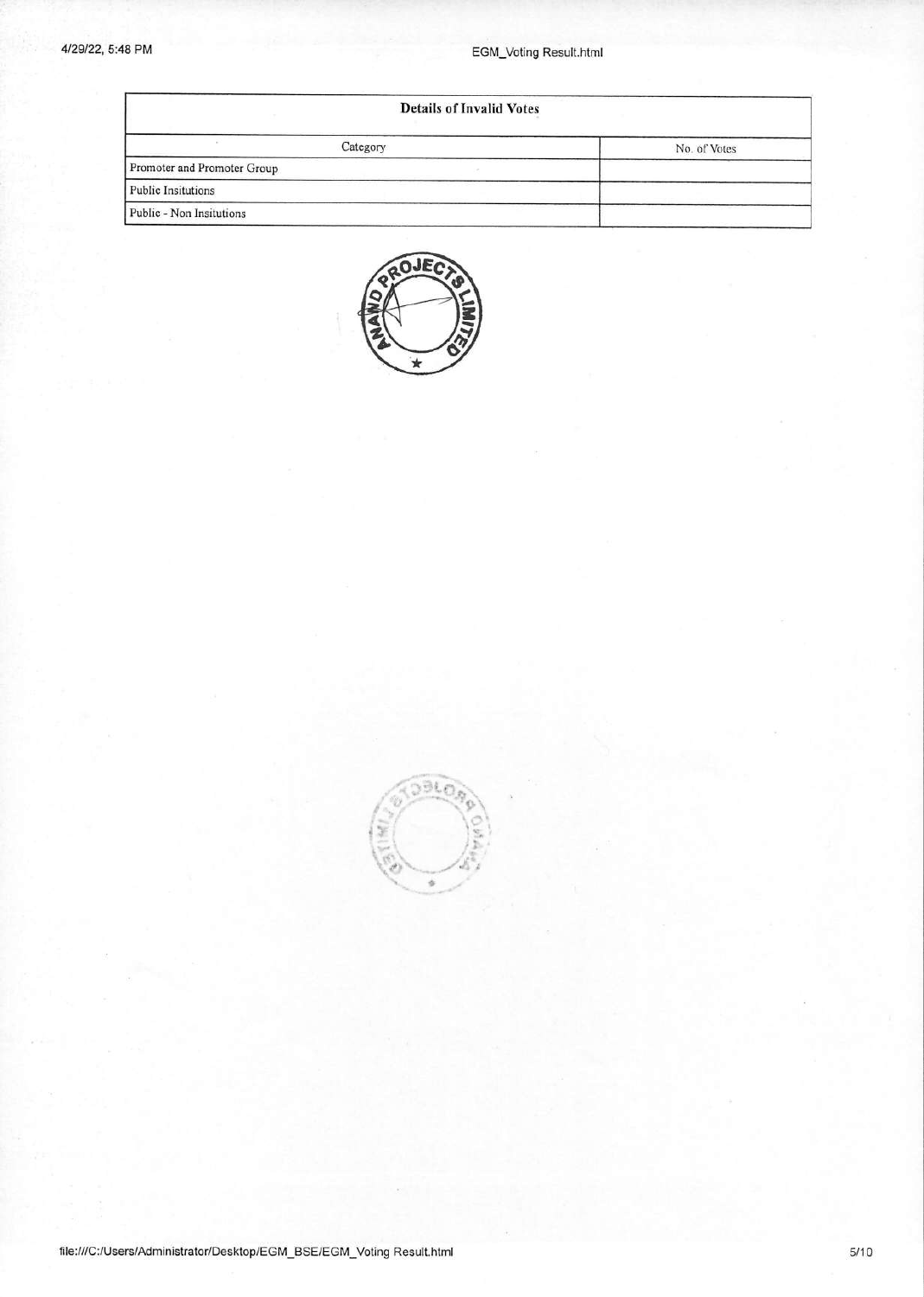|                                                                             |                                        |                          |                           | Resolution(2)                                                                                      |                                             |                                |                                            |                                          |  |
|-----------------------------------------------------------------------------|----------------------------------------|--------------------------|---------------------------|----------------------------------------------------------------------------------------------------|---------------------------------------------|--------------------------------|--------------------------------------------|------------------------------------------|--|
| Resolution required: (Ordinary / Special)                                   |                                        |                          | Special                   |                                                                                                    |                                             |                                |                                            |                                          |  |
| Whether promoter/promoter group are interested in<br>the agenda/resolution? |                                        | No                       |                           |                                                                                                    |                                             |                                |                                            |                                          |  |
| Description of resolution considered                                        |                                        |                          |                           | Approval for Increase in Limit of Borrowings under Section 180(1)(c) of the<br>Companies Act, 2013 |                                             |                                |                                            |                                          |  |
| Category                                                                    | Mode of<br>voting                      | No. of<br>shares<br>held | No. of<br>votes<br>polled | % of Votes polled<br>on outstanding<br>shares / 4                                                  | No. of<br>votes - in<br>favour <sup>1</sup> | No. of<br>$votes -$<br>against | % of votes in<br>favour on votes<br>polled | % of Votes<br>against on votes<br>polled |  |
|                                                                             |                                        | (1)                      | (2)                       | $(3)=[(2)/(1)]$ *100                                                                               | (4)                                         | (5)                            | $(6)=[(4)/(2)]*100$                        | $(7)=[(5)/(2)]*100$                      |  |
|                                                                             | E-Voting                               |                          | 700416                    | 100<br>i.e                                                                                         | 700416                                      | $\overline{0}$ .               | 100                                        | $\mathbf{0}$                             |  |
|                                                                             | Poll                                   |                          |                           | Ó                                                                                                  |                                             |                                |                                            |                                          |  |
| Promoter and<br>Promoter<br>Group                                           | Postal Ballot<br>(i)<br>applicable)    | 700416                   |                           |                                                                                                    |                                             |                                |                                            |                                          |  |
|                                                                             | Total                                  | 700416                   | 700416                    | 100                                                                                                | 700416                                      | $\bf{0}$                       | 100                                        | $\mathbf{0}$                             |  |
|                                                                             | E-Voting                               |                          | $\overline{0}$            | $\overline{0}$                                                                                     | $\overline{0}$                              | $\mathbf{0}$                   | $\mathbf{0}$                               | $\bf{0}$                                 |  |
| Public-<br>Institutions                                                     | Poll                                   | 4620                     | $\mathbf{0}$              | $\mathbf{0}$                                                                                       | $\mathbf{0}$                                | $\overline{0}$                 | $\mathbf{0}$                               | $\Omega$                                 |  |
|                                                                             | Postal Ballot<br>(i)<br>applicable)    |                          | 0                         | $\theta$                                                                                           | $\mathbf{0}$                                | $\mathbf{0}$                   | $\bf{0}$                                   | $\mathbf{0}$                             |  |
|                                                                             | Total                                  | 4620                     | $\theta$                  | $\overline{0}$                                                                                     | $\mathbf{0}$                                | $\overline{0}$                 | $\mathbf{0}$                               | $\mathbf{0}$                             |  |
|                                                                             | E-Voting                               |                          | 45980                     | 20.0564                                                                                            | 45978                                       | $\overline{\mathbf{c}}$        | 99.9957                                    | 0.0043                                   |  |
|                                                                             | Poll                                   |                          |                           |                                                                                                    |                                             |                                |                                            |                                          |  |
| Public-Non<br>Institutions                                                  | Postal Ballot<br>$($ if<br>applicable) | 229254                   |                           |                                                                                                    |                                             |                                |                                            |                                          |  |
|                                                                             | Total                                  | 229254                   | 45980                     | 20.0564                                                                                            | 45978                                       | 2                              | 99.9957                                    | 0.0043                                   |  |
| Total<br>934290<br>746396                                                   |                                        |                          | 79.8891                   | 746394                                                                                             | $\overline{2}$                              | 99.9997                        | 0.0003                                     |                                          |  |
|                                                                             |                                        |                          |                           |                                                                                                    | Whether resolution is Pass or Not.          |                                | Yes                                        |                                          |  |
|                                                                             |                                        |                          |                           |                                                                                                    | Disclosure of notes on resolution           |                                |                                            |                                          |  |

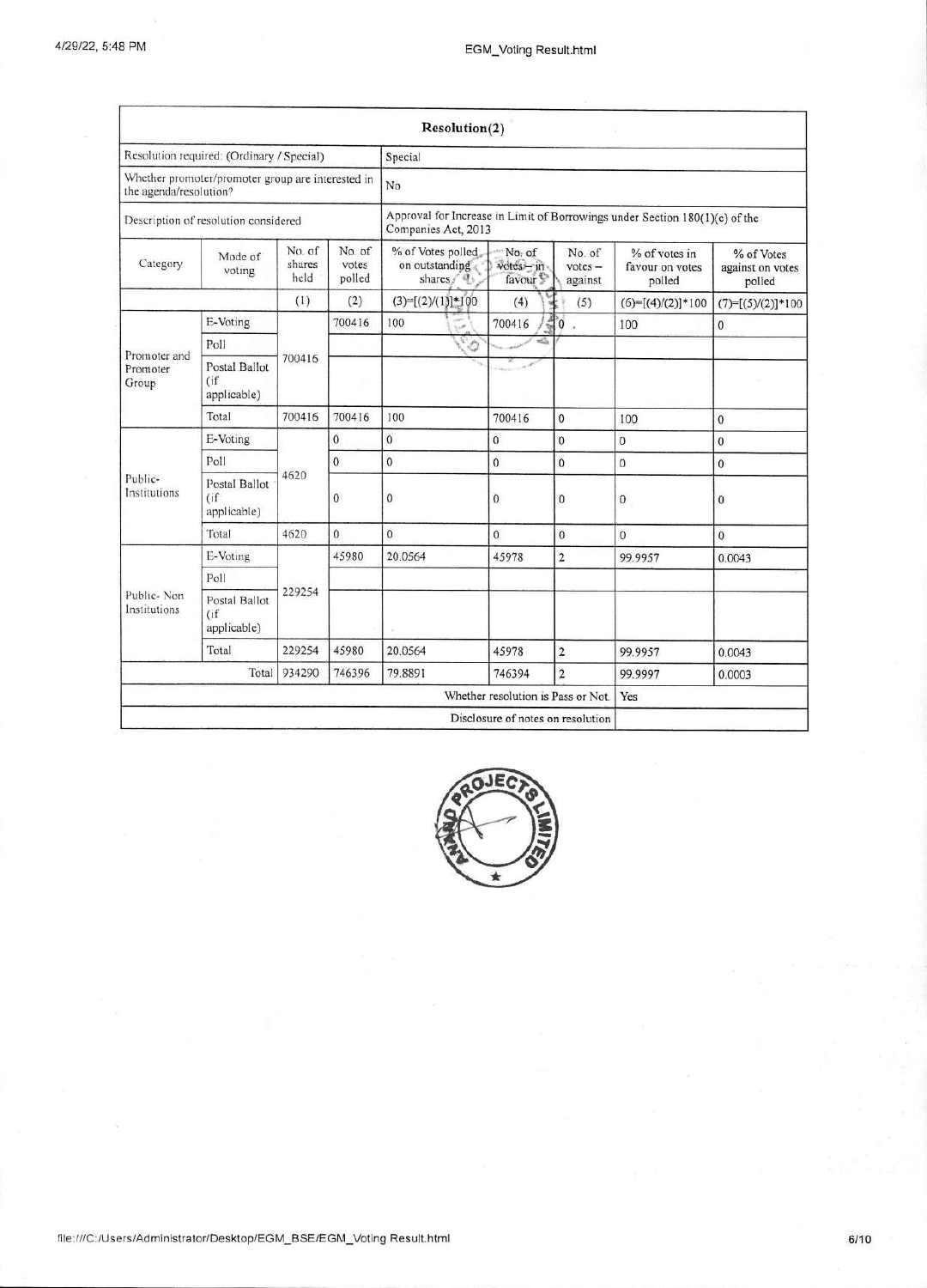| <b>Details of Invalid Votes</b> |              |  |  |  |
|---------------------------------|--------------|--|--|--|
| Category                        | No. of Votes |  |  |  |
| Promoter and Promoter Group     |              |  |  |  |
| <b>Public Insitutions</b>       |              |  |  |  |
| Public - Non Insitutions        |              |  |  |  |



98

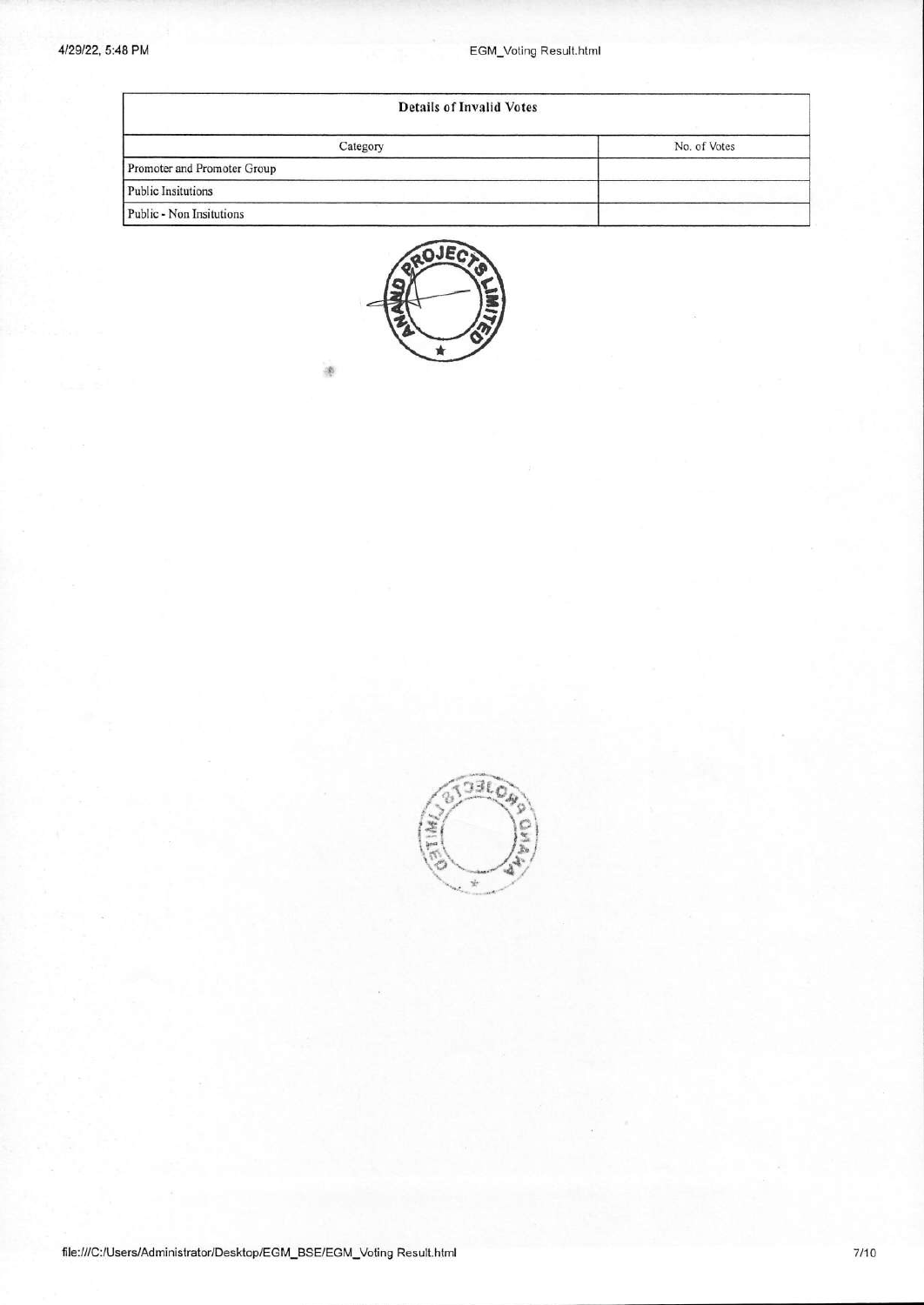|                                                                             |                                       |                          |                           | Resolution(3)                                                                                                                                    |                                    |                                |                                            |                                          |  |
|-----------------------------------------------------------------------------|---------------------------------------|--------------------------|---------------------------|--------------------------------------------------------------------------------------------------------------------------------------------------|------------------------------------|--------------------------------|--------------------------------------------|------------------------------------------|--|
| Resolution required: (Ordinary / Special)                                   |                                       |                          |                           | Special                                                                                                                                          |                                    |                                |                                            |                                          |  |
| Whether promoter/promoter group are interested in<br>the agenda/resolution? |                                       |                          | No                        |                                                                                                                                                  |                                    |                                |                                            |                                          |  |
| Description of resolution considered                                        |                                       |                          |                           | Approval of appointment as well as remuneration paid to Mr. Rajesh Kumar Sharma<br>(DIN: 09388677) as Whole Time Director ("WTD") of the Company |                                    |                                |                                            |                                          |  |
| Category                                                                    | Mode of<br>voting                     | No. of<br>shares<br>held | No. of<br>votes<br>polled | % of Votes polled<br>on outstanding<br>shares                                                                                                    | No. of<br>$votes - in$<br>favour   | No. of<br>$votes -$<br>against | % of votes in<br>favour on votes<br>polled | % of Votes<br>against on votes<br>polled |  |
|                                                                             |                                       | (1)                      | (2)                       | $(3)=[(2)/(1)]*100$                                                                                                                              | (4)                                | (5)                            | $(6)=[(4)/(2)]*100$                        | $(7)=[(5)/(2)]*100$                      |  |
| E-Voting                                                                    |                                       |                          | 700416                    | 100                                                                                                                                              | 700416                             | $\overline{0}$                 | 100                                        | $\mathbf{0}$                             |  |
|                                                                             | Poll                                  |                          | $\overline{0}$            | $\ddot{0}$                                                                                                                                       | $\overline{0}$                     | $\mathbf{0}$                   | $\mathbf{0}$                               | $\mathbf{0}$                             |  |
| Promoter and<br>Promoter<br>Group                                           | Postal Ballot<br>(if<br>applicable)   | 700416                   | $\mathbf 0$               | $\mathbf{0}$                                                                                                                                     | 0                                  | $\mathbf{0}$                   | $\bf{0}$                                   | $\overline{0}$                           |  |
|                                                                             | Total                                 | 700416                   | 700416                    | 100                                                                                                                                              | 700416                             | $\mathbf{0}$                   | 100                                        | $\overline{0}$                           |  |
|                                                                             | E-Voting                              |                          | 0                         | 0                                                                                                                                                | $\mathbf{0}$                       | 0                              | $\mathbf{0}$                               | $\mathbf{0}$                             |  |
| Public-<br>Institutions                                                     | Poll                                  |                          | $\theta$                  | $\overline{0}$                                                                                                                                   | $\mathbf{0}$                       | $\mathbf{0}$                   | $\mathbf{0}$                               | $\Omega$                                 |  |
|                                                                             | Postal Ballot<br>(if<br>applicable)   | 4620                     | $\mathbf{0}$              | 0                                                                                                                                                | $\mathbf{0}$                       | 0                              | $\mathbf{0}$                               | 0                                        |  |
|                                                                             | Total                                 | 4620                     | $\mathbf{0}$              | $\theta$                                                                                                                                         | $\overline{0}$                     | $\overline{0}$                 | $\overline{0}$                             | $\mathbf{0}$                             |  |
|                                                                             | E-Voting                              |                          | 45980                     | 20.0564                                                                                                                                          | 45978                              | $\overline{2}$                 | 99 9957                                    | 0.0043                                   |  |
|                                                                             | Poll                                  |                          | $\theta$                  | $\mathbf{0}$                                                                                                                                     | $\mathbf{0}$                       | $\mathbf{0}$                   | $\overline{0}$                             | $\overline{0}$                           |  |
| Public-Non<br>Institutions                                                  | Postal Ballot<br>(i f)<br>applicable) | 229254                   | $\mathbf{0}$              | $\theta$                                                                                                                                         | 0                                  | 0                              | $\mathbf{0}$                               | $\mathbf{0}$                             |  |
|                                                                             | Total                                 | 229254                   | 45980                     | 20.0564                                                                                                                                          | 45978                              | $\overline{2}$                 | 99.9957                                    | 0.0043                                   |  |
|                                                                             | Total                                 | 934290                   | 746396                    | 79,8891                                                                                                                                          | 746394                             | $\overline{2}$                 | 99.9997                                    | 0.0003                                   |  |
|                                                                             |                                       |                          |                           |                                                                                                                                                  | Whether resolution is Pass or Not. |                                | Yes                                        |                                          |  |
|                                                                             |                                       |                          |                           |                                                                                                                                                  | Disclosure of notes on resolution  |                                |                                            |                                          |  |

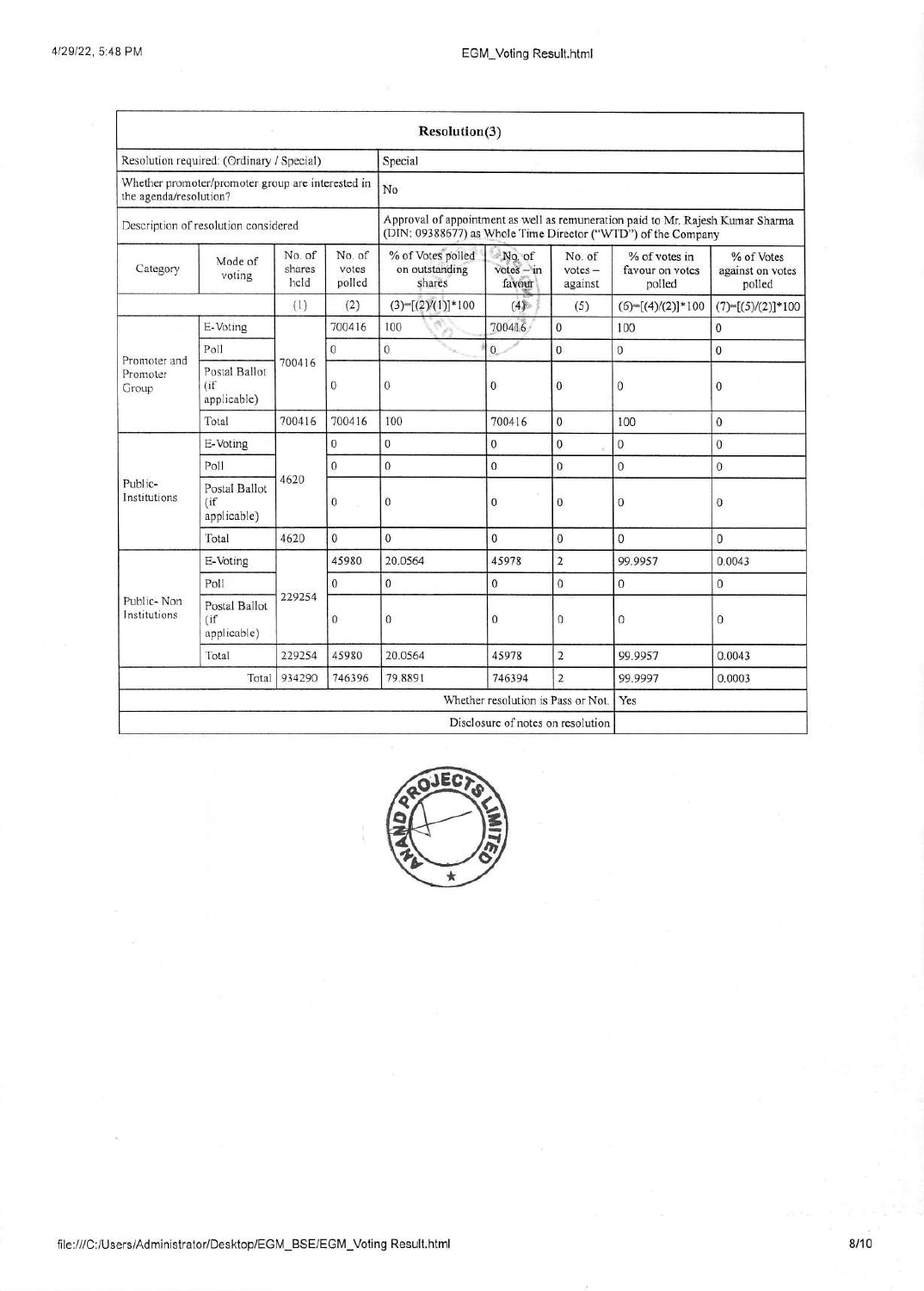## 4/29/22, 5:48 PM EGM\_Voting Result.html

| <b>Details of Invalid Votes</b> |              |  |  |  |
|---------------------------------|--------------|--|--|--|
| Category                        | No. of Votes |  |  |  |
| Promoter and Promoter Group     |              |  |  |  |
| Public Insitutions              |              |  |  |  |
| Public - Non Insitutions        |              |  |  |  |